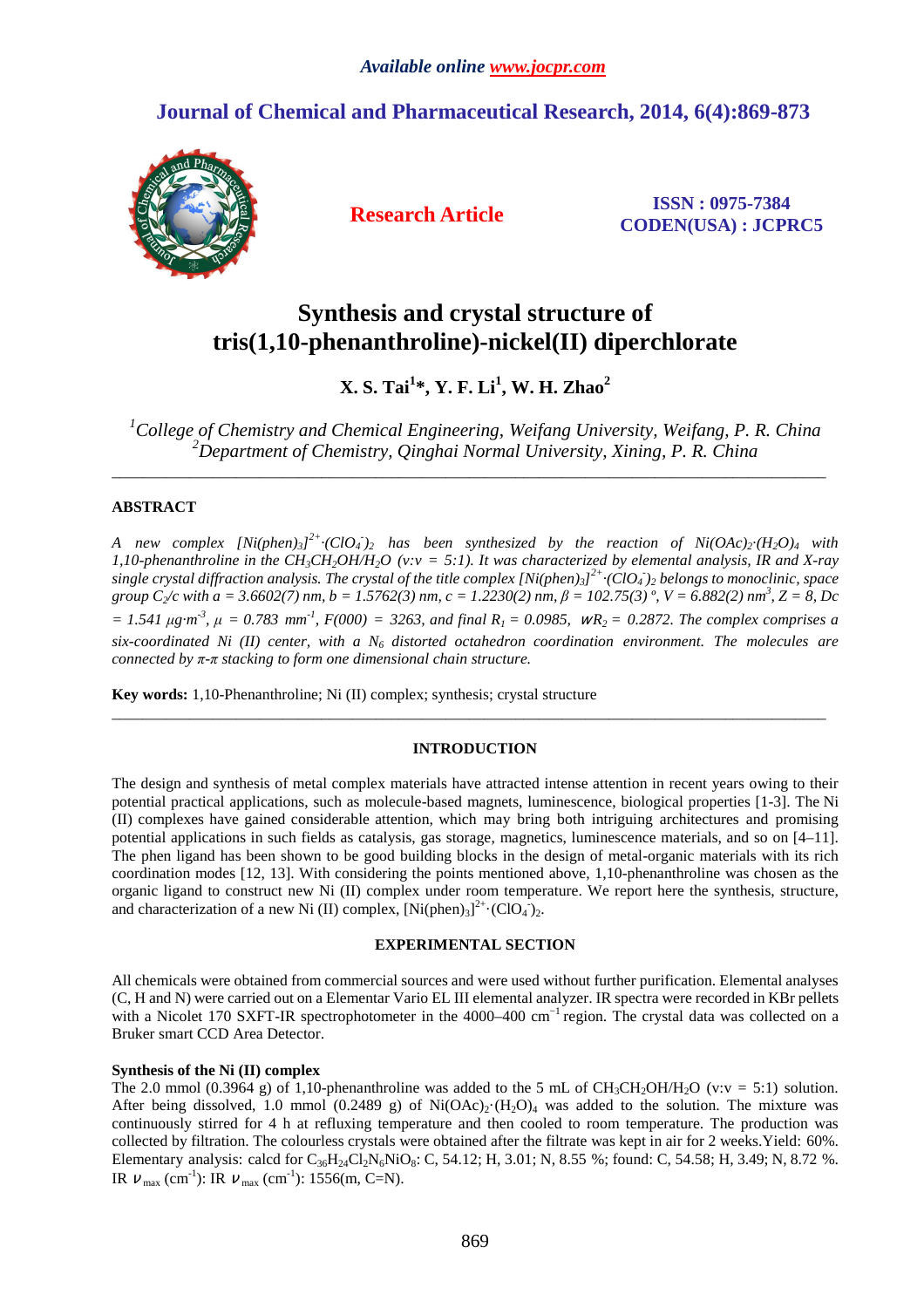#### **X-ray Crystallography**

A colourless block single crystal with dimensions of 0.30 mm×0.26 mm×0.22 mm was selected for measurement. Diffraction data of the single crystal were collected by *φ*~*ω* scan mode using a graphite-monochromatic Mo *Kα* radiation (*λ* = 0.71073 Å) at 293 (2) K on a Bruker Smart Apex CCD diffractometer. A total of 31909 reflections were collected in the range 3.10-27.48°, of which 7800 were unique ( $R_{int} = 0.0350$ ) and 5427 were observed with  $I > 2\sigma(I)$ . The data were corrected for *Lp* factors. The structure was solved by direct methods and refined by full-matrix least-squares techniques on  $F^2$ . The structure was solved by direct methods [14] using SHELXL-97 and expanded using Fourier techniques. All of the non-hydrogen atoms and hydrogen atoms were refined anisotropically and isotropically, respectively. The final refinement by full-matrix least squares method was converged at *R* = 0.0985, and  $wR = 0.2872$  ( $w = 1/[{\delta^2(Fo^2)+(0.1000P)^2+0.0000P}]}$ ,  $P = (Fo^2+2Fc^2)/3$ ,  $S = 2.160$ ,  $(\Delta/\sigma)_{\text{max}} = 0.001$ ). The largest peak in the final difference fourier map is 0.163 e /  $\AA^3$  and the minimum peak is -0.175 e /  $\AA^3$ . Molecular graphics were drawn with the program package SHELXTL-97 crystallographic software package [15]. The most relevant crystal data for complex are quoted in Table 1, and the selected bond distances and angles are listed in Table 2.

*\_\_\_\_\_\_\_\_\_\_\_\_\_\_\_\_\_\_\_\_\_\_\_\_\_\_\_\_\_\_\_\_\_\_\_\_\_\_\_\_\_\_\_\_\_\_\_\_\_\_\_\_\_\_\_\_\_\_\_\_\_\_\_\_\_\_\_\_\_\_\_\_\_\_\_\_\_\_*

| Table 1: Crystallographic data for Ni (II) complex |  |  |
|----------------------------------------------------|--|--|
|----------------------------------------------------|--|--|

| Formula                                                  | $C_{36}H_{24}Cl_2N_6NiO_8$ |
|----------------------------------------------------------|----------------------------|
| Formula weight                                           | 798.20                     |
| Crystal system                                           | Monoclinic                 |
| Space group                                              | $C_2/c$                    |
| a(A)                                                     | 36.602(7)                  |
| b(A)                                                     | 15.762(3)                  |
| c(A)                                                     | 12.230(2)                  |
| $\beta$ (°)                                              | 102.75(3)                  |
| Z                                                        | 8                          |
| F(000)                                                   | 3263                       |
| Temperature (K)                                          | 293(2)                     |
| $V(A^3)$                                                 | 6882(2)                    |
| Calculated density $(\mu g \cdot m^{-3})$                | 1.541                      |
| Crystal size $(mm3)$                                     | $0.30\times0.26\times0.22$ |
| $\mu$ (mm <sup>-1</sup> )                                | 0.783                      |
| S                                                        | 2.160                      |
|                                                          | -43≤h≤47,                  |
| Limiting indices                                         | $-20 \le k \le 20$ ,       |
|                                                          | $-15 \leq k \leq 15$       |
| Reflections collected / unique                           | 7800/5427                  |
| Parameters                                               | 479                        |
| Restraints                                               | $\theta$                   |
| $R_{\text{int}}$                                         | 0.035                      |
| $R_1$ , w $R_2$ [all data]                               | 0.1211, 0.3067             |
| 0.0985, 0.2872<br>$R_1, wR_2$ [ $>2\sigma(I)$ ]          |                            |
| Largest diff. peak and hole (e $\cdot$ Å <sup>-3</sup> ) | 4.316, -0.780              |

**Table 2: Selected bond lengths (Å) and angles (º) for Ni (II) complex** 

| Bond        | Distance   | Bond                                             | Distance   |
|-------------|------------|--------------------------------------------------|------------|
| $Ni1-N4$    | 2.072(4)   | $C24-N3$                                         | 1.332(6)   |
| $Ni1-N2$    | 2.077(4)   | $N3-C18$                                         | 1.361(7)   |
| $Ni1-N5$    | 2.087(4)   | C1-N1                                            | 1.348(6)   |
| $Ni1-N3$    | 2.088(4)   | N1-C5                                            | 1.349(6)   |
| $Ni1-N1$    | 2.098(4)   | $N4-C13$                                         | 1.322(6)   |
| $Ni1-N6$    | 2.100(4)   | $N4-C17$                                         | 1.393(6)   |
| N2-C6       | 1.340(6)   | $N5-C25$                                         | 1.330(6)   |
| $N2-C12$    | 1.342(7)   | $N5-C29$                                         | 1.359(6)   |
| N6-C36      | 1.315(7)   | N6-C30                                           | 1.368(7)   |
|             |            | C11-O1                                           | 1.203(9)   |
|             |            |                                                  |            |
| Angle       | (°)        | Angle                                            | (°)        |
| $N4-Ni1-N2$ | 92.80(16)  | N4-Ni1-N6                                        | 170.48(17) |
| N4-Ni1-N5   | 93.81(15)  | N6-Ni1-N2                                        | 94.03(18)  |
| $N5-Ni1-N2$ | 170.94(16) | N5-Ni1-N6                                        | 80.16(18)  |
| N4-Ni1-N3   | 79.91(16)  | N3-Ni1-N6                                        | 92.71(16)  |
| N3-Ni1-N2   | 96.60(15)  | N1-Ni1-N6                                        | 88.73(15)  |
| N5-Ni1-N3   | 90.66(14)  | C1-N1-C5                                         | 117.5(4)   |
| N4-Ni1-N1   | 99.09(14)  | C <sub>18</sub> -N <sub>3</sub> -C <sub>24</sub> | 117.1(5)   |
| N1-Ni1-N2   | 79.05(15)  | C <sub>25</sub> -N <sub>5</sub> -C <sub>29</sub> | 117.6(4)   |
| N5-Ni1-N1   | 93.78(15)  | C13-N4-C17                                       | 117.4(4)   |
| N3-Ni1-N1   | 175.51(15) | C30-N6-C36                                       | 120.4(5)   |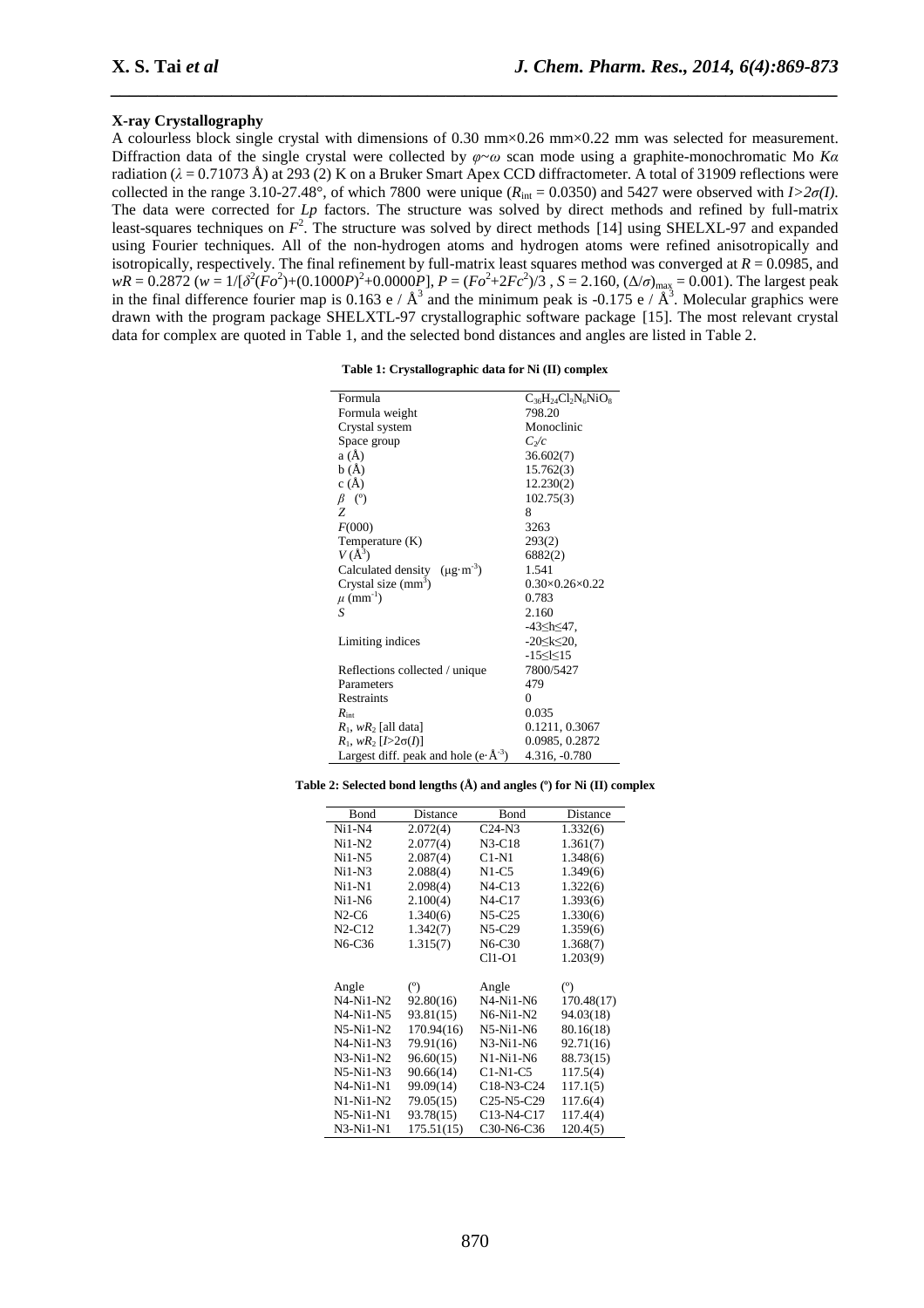#### **RESULTS AND DISCUSSION**

*\_\_\_\_\_\_\_\_\_\_\_\_\_\_\_\_\_\_\_\_\_\_\_\_\_\_\_\_\_\_\_\_\_\_\_\_\_\_\_\_\_\_\_\_\_\_\_\_\_\_\_\_\_\_\_\_\_\_\_\_\_\_\_\_\_\_\_\_\_\_\_\_\_\_\_\_\_\_*

The result of elemental analysis indicated that the composition of Ni (II) complex conforms to a 1:3 metal-to-ligand stoichiometry, and is accorded with the result of single crystal X-ray diffraction analysis. The Ni (II) complex is soluble in DMF, DMSO, methanol, a little soluble in ethanol and acetone, insoluble in benzene, diethyl and THF. The molar conductance value of the Ni (II) complex measured in CH<sub>3</sub>OH solution ( $1\times10^{-3}$  mol L<sup>-1</sup>) at 25 °C is 8.8 scm<sup>2</sup> mol<sup>-1</sup>, showing the Ni (II) complex is non-electrolyte [16].

#### **Infrared spectra**

The IR spectrum of 1,10-phenanthroline ligand shows band at 1589 cm<sup>-1</sup>, and it shifts to 1556 cm<sup>-1</sup> in the complex, indicating that the nitrogen atoms of 1,10-phenanthroline take part in the coordination with Ni (II) ion [17]. The ClO<sub>4</sub> anions do not take part in coordination with Ni (II) ion, which is in accordance with the results of X-ray single crystal diffraction analysis.

#### **Structure Description**

A single-crystal X-ray diffraction study reveals that the Ni (II) complex crystallizes in monoclinic system with  $C_2/c$ space group. The crystal structure of the title complex is revealed in Fig. 1. The molecular packing arrangement is shown in Fig. 2. As shown in Figure 1, we can see that the asymmetric unit consists of one Ni (II) ion and three phen ligands. The Ni (II) cation is coordinated by six nitrogen atoms from phen ligand (Ni1-N1 = 2.098(4) Å, Ni1-N2 = 2.077(4) Å, Ni1-N3 = 2.088(4) Å, Ni1-N4 = 2.072(4) Å, Ni1-N5 = 2.087(4) Å, Ni1-N6 = 2.100(4) Å) in a distorted octahedral geometry. Also, the distances of Ni-N are comparable with that observed in other Ni-based complexes [18, 19].

The molecules stack with each other via  $\pi$ - $\pi$  interaction in arrays to form a 1D chained structure (Fig. 3). Obviously, the  $\pi$ -π interactions increase the stability of the crystal structure. The phen rings in the molecules are not coplanar and do not show any unusual features, and the bond lengths and bond angles are within the range of normal values.



**Fig 1: Molecular structure of the Ni (II) complex, where the thermal ellipsoids were drawn at 30% possibility**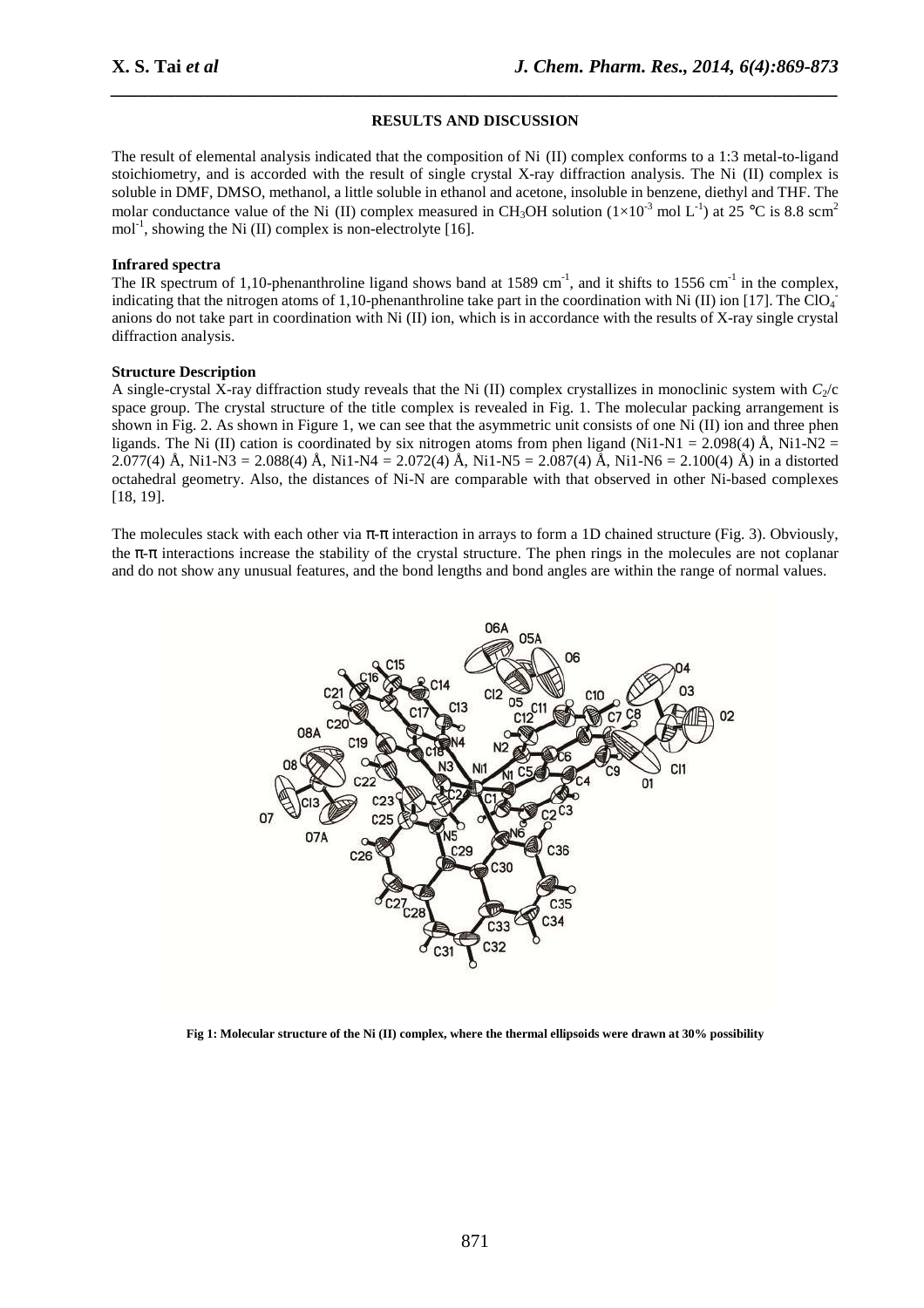

*\_\_\_\_\_\_\_\_\_\_\_\_\_\_\_\_\_\_\_\_\_\_\_\_\_\_\_\_\_\_\_\_\_\_\_\_\_\_\_\_\_\_\_\_\_\_\_\_\_\_\_\_\_\_\_\_\_\_\_\_\_\_\_\_\_\_\_\_\_\_\_\_\_\_\_\_\_\_*

**Fig 2: Packing of the Ni (II) complex** 



**Fig 3: One dimensional chain structure of the Ni (II) complex by** π**-**π **stacking** 

#### **CONCLUSION**

In summary, a new complex  $[Ni(phen)_3]^{2+} \cdot (ClO_4)_2$  has been synthesized and structurally characterized. The results show that the phen ligand coordinated to the Ni (II) ion by six nitrogen atoms and the complex molecule formed a distorted octahedron coordination environment. The molecules are connected by  $\pi$ - $\pi$  stacking to form one dimensional chain structure.

#### **Supplementary Material**

Crystallographic data for the structure reported in this paper has been deposited with the Cambridge Crystallographic Data Centre as supplementary publication No.CCDC 975303. Copy of the data can be obtained free of charge on application to CCDC, 12 Union Road, Cambridge CB2 1EZ, UK (Fax: +44-1223-336-033; E-Mail: deposit@ccdc.cam.ac.uk).